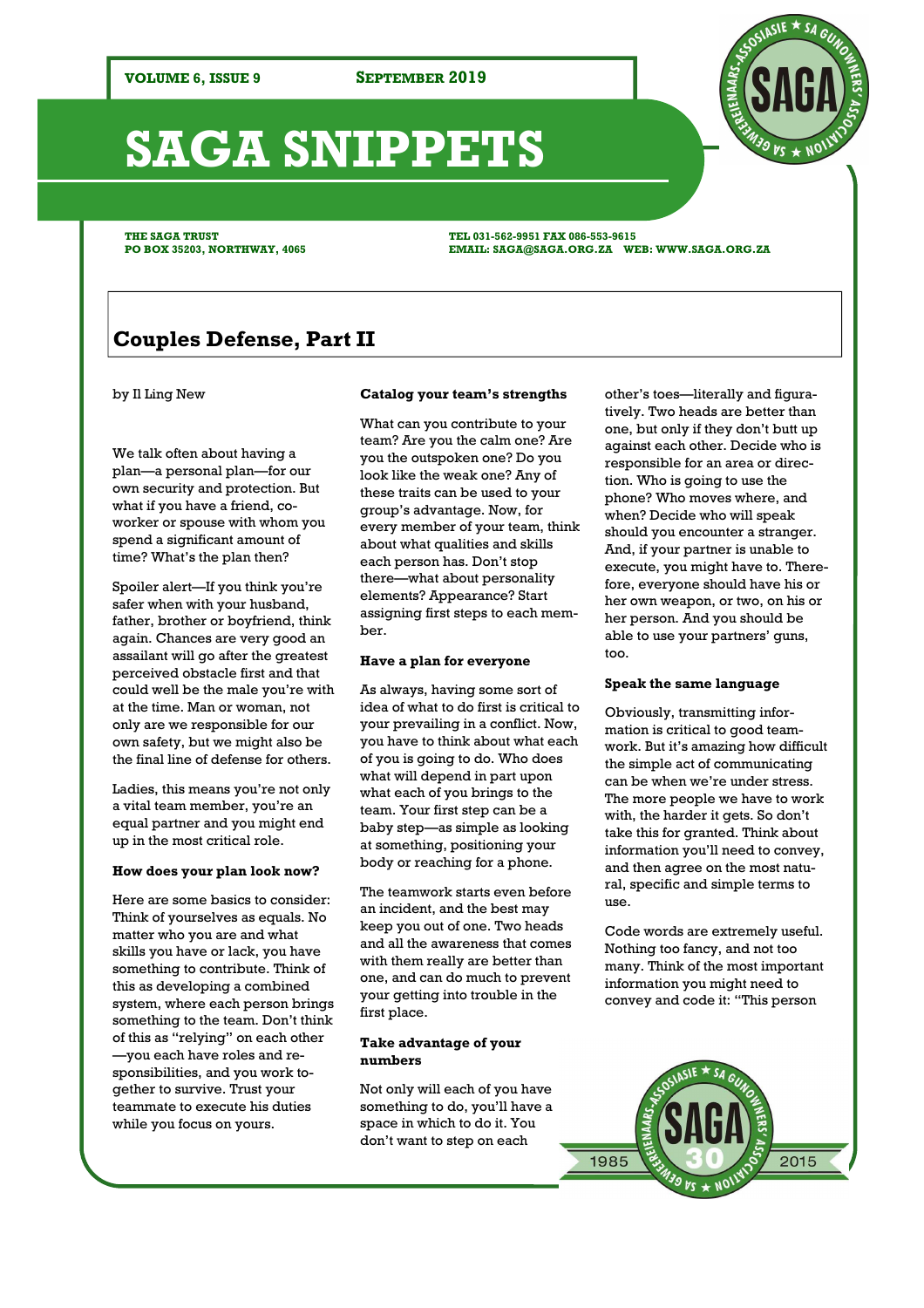# **Continued...Couples Defense, Part II**

needs to be watched." "I'm not safe, but I'm being forced to say I am." "The kids." "Drop down so I can shoot." These are all things better left to code words known only to your defensive team.

#### **Practice**

No matter how much you talk about it, you must do it—more than once. All practice helps reinforce what you've trained to do, what you plan to do and the efficiency with which you execute your training and plans.

Your practice should comprise both physical and mental execution. Like fire drills, going through motions and familiarizing your body with its first steps can be lifesavers. Physical repetition actually reduces the time your brain and body will need to respond in a real event.

Mental practice is just as valuable, if not more so. Think about places where you and a pal regularly spend time together: home, car, office and school, to name a few. Make up incidents as you move through your daily life. "What if a fire broke out right now?" "What if we get boxed in at the next intersection?" "What if someone comes to the driver's window and demands the car?" "What if my husband is wounded?" Working these what-if scenarios forces you and your partner to problemsolve as you think through your situation.

Start by using the awareness color codes (white is clueless, yellow is aware, orange denotes a potential threat, etc.) to keep yourself and your partner alert.

## **Seek professional training**

Never underestimate the value of outside advice. Whether you're just starting to consider the safety of your family or have been working at this for years, going to a professional training facility can improve your plans and skills by ninja leaps.

Especially when interpersonal dynamics can complicate teamwork (family members, take note), having a third party who can observe, evaluate and advise is priceless. A trained instructor can also help identify strengths and roles for each partner sometimes a difficult step between friends or family.

The best option, if resources allow, is to go to a class (many firearms-training schools offer teamwork classes for civilians).

This advice is not just for novices. Even frequent shooters and professionals can benefit tremendously from a structured training environment. That's why Sheriff Jim Wilson and I attended Gunsite's "Team Tactics for Two" class with Rangemaster Charlie McNeese. Our time there was invaluable. McNeese's observations and suggestions, taking into consideration what we each brought to our problem and viewing the overall problem from an outside and objective perspective, were far better than the hindsight to which it would have been relegated. McNeese worked with us before, during and, of course, after each scenario to help us see where we could be stronger, or where we might have had better options.

More importantly, our class at Gunsite included simulated situations, meant to layer on real-life

conditions as we progressed. We had no idea what was coming.

We started with simple roomclearing exercises (far different when you have a team member to consider), moved to indoor incidents and more. At their apex, these simulations include living, breathing, thinking adversaries. These human role players are trained to behave as bad guys would, with the same objectives and they react to everything and anything you do or say accordingly. On top of that, both good guys and bad guys are all armed with special equipment that fires something akin to paint-ball pellets. This adds further options and realism to your scenario, and really puts you—and your team—on your mettle.

Even if you can't get to a school or don't have outside help, you can still do a lot to make yours a group effort. Remember, whenever you're with others, you have to take them into consideration—so you might as well be a team. Learning to work together strengthens the unit, and can keep everyone out of danger.

Friday, September 6, 2019

*https://www.nrafamily.org/ articles/2019/9/6/couples-defense -part-ii/*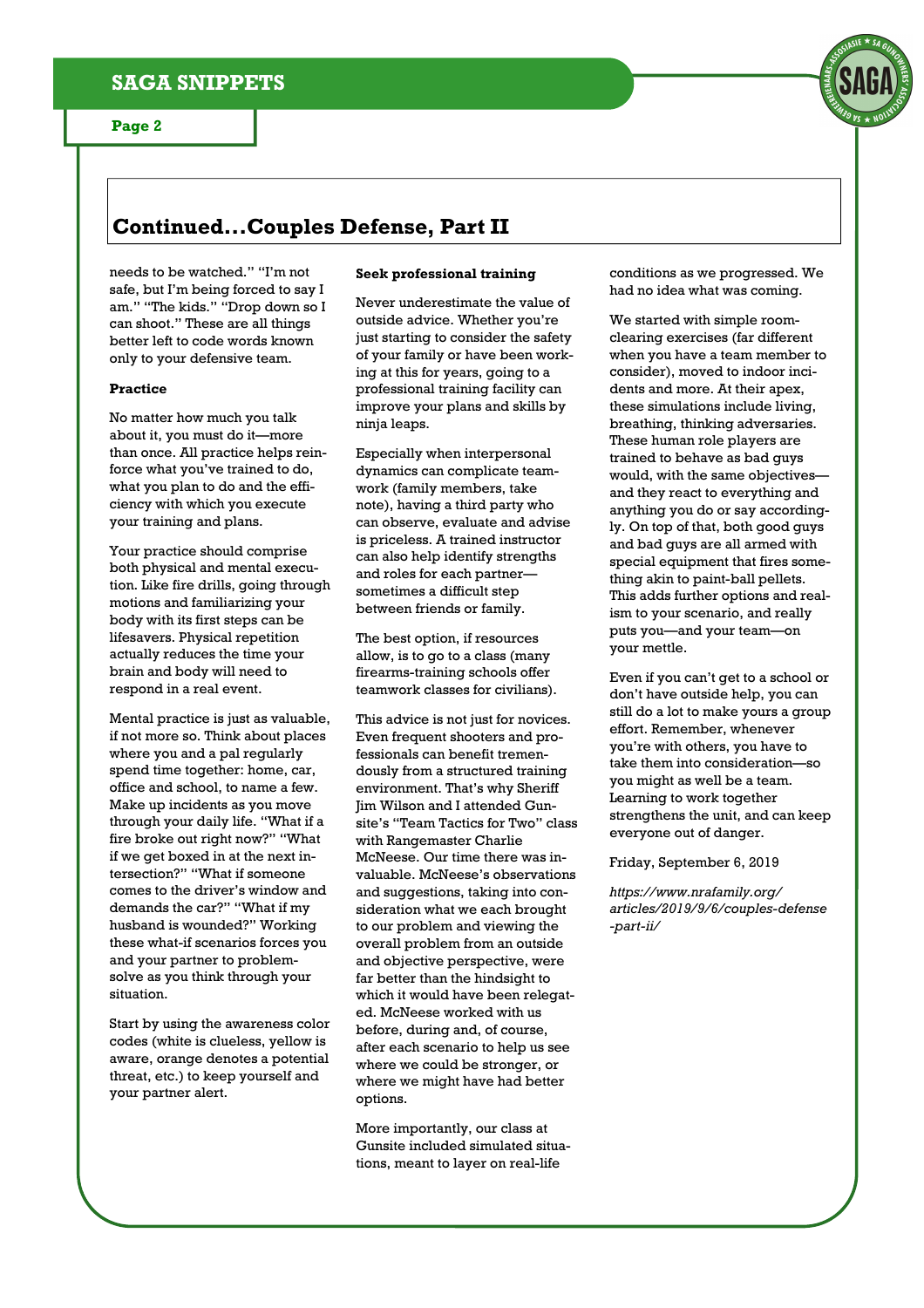# **SAGA SNIPPETS**

# **5 Ways Your Target Can Help You Improve Your Shooting**

*https://www.nrafamily.org/ articles/2019/9/10/5-ways-yourtarget-can-help-you-improve-your -shooting/* 

by Frank Melloni 10 September 2019

Wouldn't it be great if you had a handy tool to give you real-time feedback about what you're doing wrong (or could improve) on the shooting range?

Great news: You already do, and it's called your target! When it comes to spotting shooter error there is no greater tool than your impacts. While many shooters like to blame a missed shot on factors such as the wind, a bad round of ammunition or sights, a skilled shooter knows that 90 percent of the time this is not the case. When you're training at close distances, even the most erratic ammunition should be able to stay within a 3-inch circle. Wind also has no effect at these distances should you be shooting outside. Lastly, a sight would basically have to be missing altogether in order to influence excessive error, and even then, that wouldn't explain why your shots are consistently off center. So add that all up and what are you left with?

#### Well, just you!

Fear not, this is actually the bestcase scenario for improvement. While we have no control over the weather, factory ammo or fixed sights, we do have complete control over ourselves. The instructions are even written for us in a language that I like to call "target." Learning to speak target is easy and there are five phrases that I would like to share with you- -even give away a little bit of what we "sell" at Renaissance Firearms Instruction.



#### **1. Flinching**

I swear I'm not a pompous jerk, but boy do I love jumping into the "Brand G gun always shoots low and left" conversation when it breaks out in a gun shop or on the range. I once had someone get started on that trope, to which I replied, "Low and left, correct?" He answered, "No, low and right." After hearing this I exclaimed "Ah, you're a lefty!" and as you would have guessed, I nailed it. I knew this about the shooter because flinching shows up as shots, or even groups down and to the right for left-handed shooters. Righties will see this same phenomenon on the lower left quadrant of their target.

Flinching is really easy to understand, when you consider that a gun firing is essentially an explosion next to the most delicate part of your body, your face.

I always ask my students to show me what they would do if they had a firecracker in their hand and somebody suddenly lit the fuse. If you think about it you wouldn't wind up and throw it, you would simply flick your wrist and snap it away from you, as this is the quickest form of disposal. What you are experiencing is the simple, instinctive "fight or flight" mechanism protecting yourself from a threat.

Your hands make the same exact motion when you fire your pistol. This is a natural human reaction and this means that everyone has this issue to some degree. That goes for every man, woman and child; we all flinch from time to time. This is especially true if you are not yet cognizant of it.

Don't think you do it? Pay attention to the next time a pistol doesn't go off when you are expecting it to. You should be able to see the pronounced dipping motion very easily without recoil covering it up.

So how do you overcome it? Well it's not easy. It's essentially training yourself not to blink when your eyes are dry, or not to yawn when you are tired. It starts with first accepting that you do indeed do it and that might even require having someone point it out.

While the firearms community loves gadgets and targets to diagnose shooter error, the following advice only works under the guidance of a certified instructor. After catching a plane back home I called up a buddy and said Mr. "TOP SHOT" needs some help and, after an hour of training (and years of practice), I've learned to control this most detrimental of shooting habits.

#### *How did I do it?*

For starters I figured out how hard I actually needed to grip my pistol. Each pistol will require a different amount of force based on caliber, size and grip texture. Using "X percent of your strength" is a bunch of garbage made up by instructors who don't care enough about their students to give them a well-thought-out answer.

The answer is to apply enough pressure with your shooting hand to where you can hold the gun comfortably. Next with your support hand--let this hand have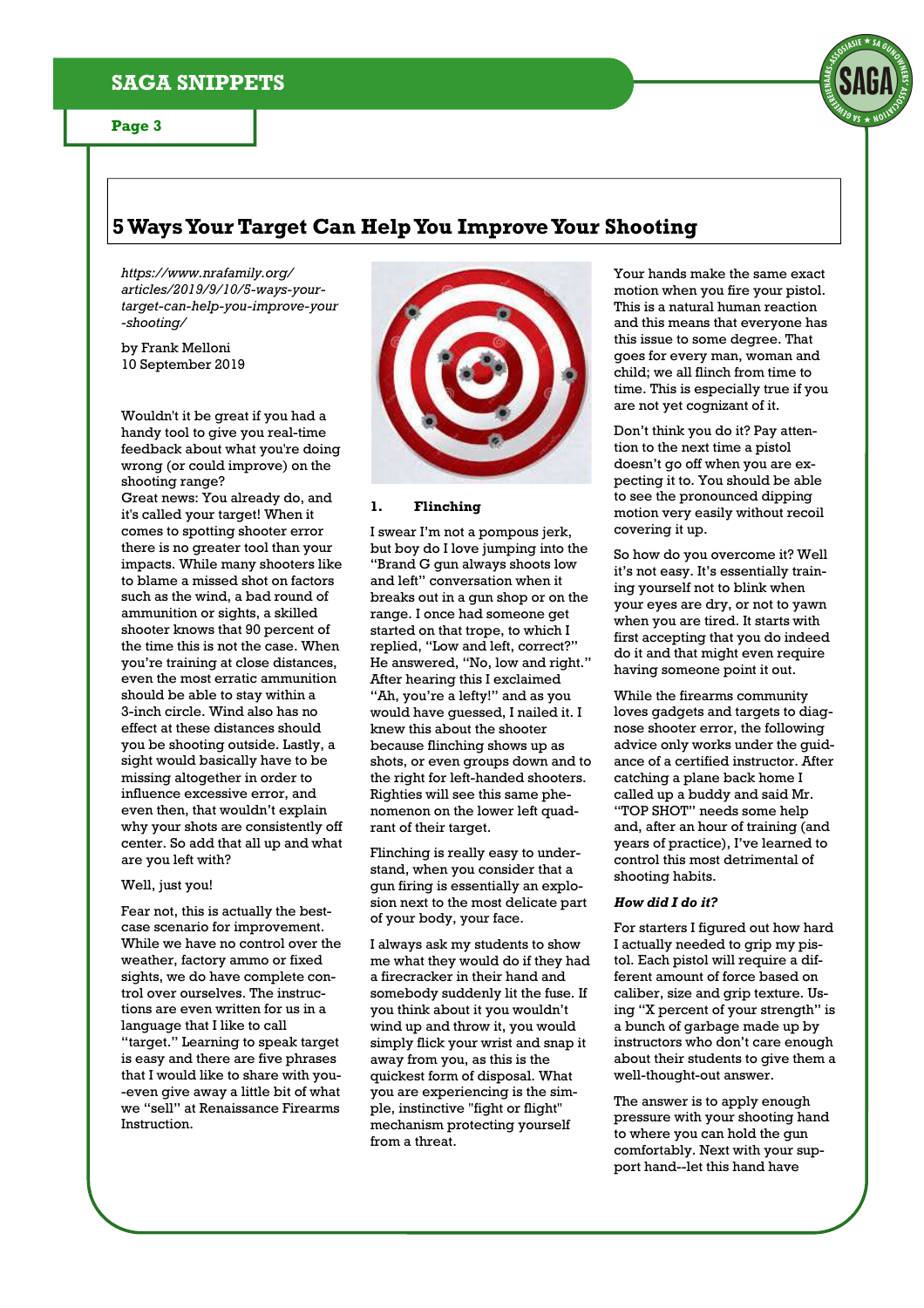# **Continued...5 Ways Your Target Can Help You**

more pressure than your shooting hand, then fire a series of shots. If your hands stayed put, relax your grip a little and fire some more. Repeat the process until one hand starts to slip. This is your minimum gripping pressure. Learn to grip slightly harder on a consistent basis and you are on your way to curing flinch. Practicing good follow through and learning to ignore when the trigger is going to break will be your next steps to thwarting this involuntary movement.

### **2. Head bobbing/Eye darting**

Here's another fun fact of human nature: Where your eyes look, your body follows. Here's proof: Place your sights on target, then shift your eyes to the ceiling, and then back to your gun. Most likely your sights are sitting slightly higher on the target now. If you moved your head this will be even more pronounced. Many shooters exhibit this motion as the trigger breaks, which is a split second before the bullet leaves the barrel. If this happens, your target will have high hits on it.

Shooters will do this for one of two reasons. The first is a reaction, just as if someone came around the corner and yelled "BOO!" Our head, neck and shoulders snap back from whatever just jumped out at us. Just as with flinching all that is required is relaxation of the muscles involved. That means your neck, shoulders and even your face shouldn't be tense or even carry an expression, grimace or cringe.

The other reason this might happen is a shooter is trying to look up to see where they hit as the bullet impacts their target, and that's an easy solution…Just don't do it!

#### **3. Breathing**

When taking untimed bullseyestyle shots, your breathing is just as important in pistol shooting as it is in rifle shooting. If you notice your target has holes that look like shirt buttons, then the problem usually lies in your breathing technique. Just as in rifle shooting you want to shoot in between breaths; we refer to this period as your natural respiratory pause. Simply take a deep breath in, exhale it all the way and after your lungs are empty start pressing the trigger until the gun fires. The key is remembering to do it, and that comes with lots of practice. A good dryfire routine will cure this problem very quickly.

### **4. Pushing the gun**

Until we know better, most of us will press the trigger with the area between the first and second joint on our trigger finger. Unfortunately this part of our finger doesn't come straight back at all. We should be pressing the trigger with the center of the first pad, right about where the fingerprint swirls. Righties using "too much" trigger finger will show hits on the left side of the target. If they use too little then they will show hits on the right side of the target (usually). You can reverse this information for southpaws.

The fix is as simple as finding the perfect trigger finger placement and committing it to feel. Keep in mind that it will change from gun to gun. It will also change slightly if you change back straps. Shooters shooting DA/SA pistols should be cautious as it is common to use too much trigger finger during the first shot, as the trigger movement is elongated and usually requires much more pressure.

#### **5. Relaxation of grip during firing**

If you notice shots that are low on your target without the angular component described above you are likely relaxing your grip while the gun is going off. This is why we don't give the advice of "gripping as hard as you can" when teaching shooters how to first operate their pistol. The solution to this is covered above with how to solve flinching. I decided to end with this error as it is often the road that many travel down as they attempt to solve any of the above issues through "force."

The preceding is a comprehensive list of the most common forms of shooter error that I have encountered in the past eight years (or 35,000 students) and cover nearly everything that takes folks out of the X-ring. While targets like "the wheel of misfortune" certainly are alluring; they are a bit too cluttered and don't offer the feedback that another human being can offer. They also can't watch you fire the shot which is critical, as these errors are often mistaken for one another. Remember that shooting is an Olympic sport, you won't get good overnight and won't make any progress at all without knowing what's wrong or how to practice.

Stay diligent and you will get there!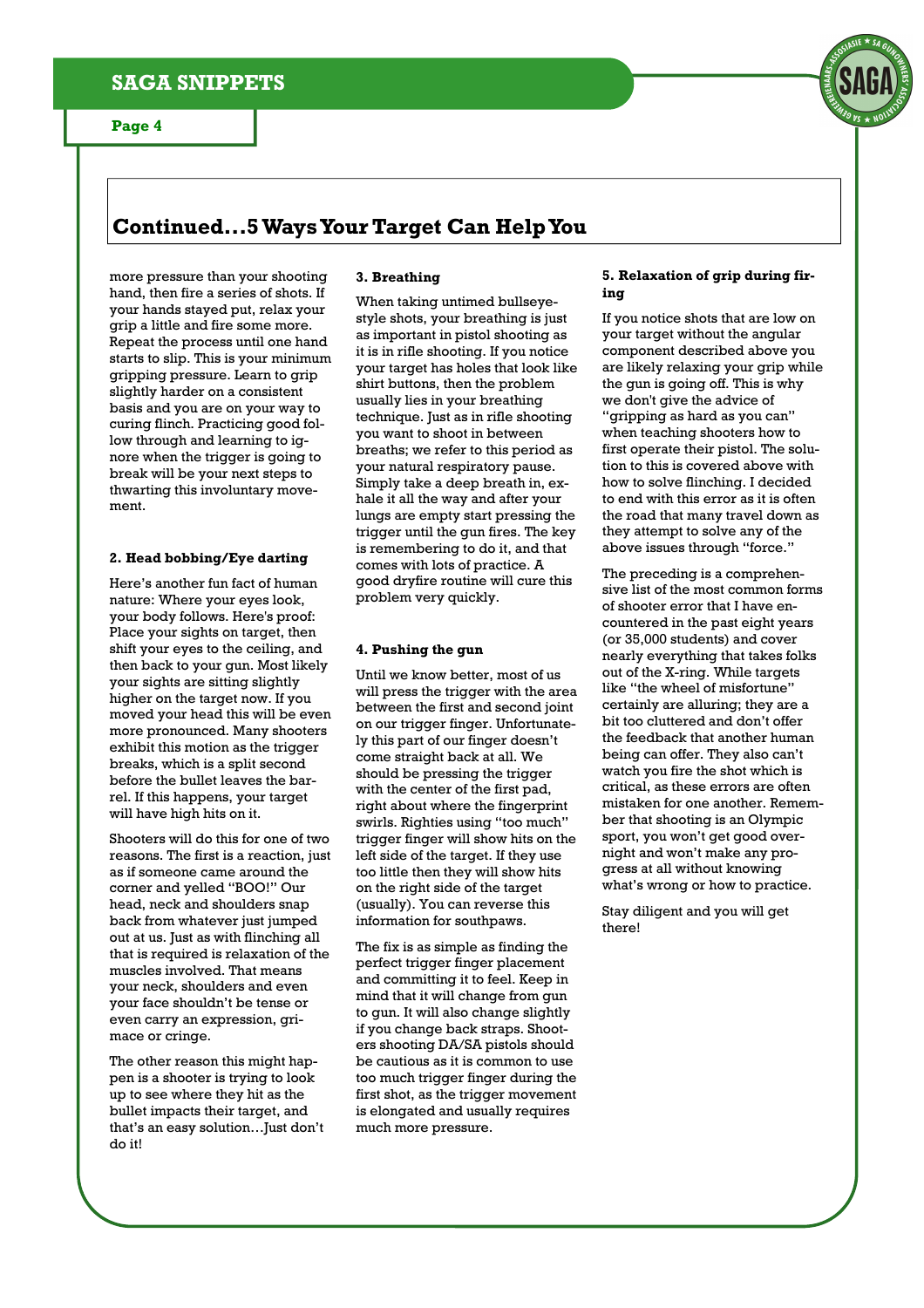# **Disabled in the Bullseye**



*https://www.nrafamily.org/ articles/2019/9/11/disabled-in-the -bullseye/* 

#### by Bob Boyd

11 September 2019

In 2008, people with disabilities were victims of 40,000 rapes or sexual assaults, 116,000 robberies, 115,000 aggravated assaults and nearly 459,000 simple assaults.

In 20 percent of these cases, the perpetrator used a weapon. People with disabilities between 12 to 24 and 35 to 49 years of age were nearly twice as likely to be targeted when compared to other people in those age groups. Females with disabilities experienced higher rates of violent crime than males with disabilities. Nearly 15 percent of those victims suspected they were targeted because of their disability.

Criminals apparently know disabled people are less likely to be able to defend themselves during a violent crime, or at least perceive them to be an easy target. The 2007 numbers add emphasis to the urgency of the situation.

That year, nearly 47,000 rapes, 79,000 robberies, 114,000 aggravated assaults and 476,000 simple assaults were reported with disabled victims, who were targeted 1.5 times more often than persons without disabilities.

Official statistics may not reflect the gravity of the problem. According to a March 2000 newsletter by Dan Sorensen titled "The Invisible Victims," people with substantial disabilities are victims of crime at a four- to 10-times higher rate than non-disabled people, a number the organization Disabled Crime Victims Assistance concurs with. Sorensen estimates approximately 5 million disabled people are victims of serious crime annually in the United States and that, "in California… only 4.5 percent of these crimes are reported to authorities."

The ongoing epidemic of crime perpetrated against people with disabilities has remained largely unnoticed by the American people—disabled and nondisabled alike—and ignored by the media.

In the coming months, I'll be writing a series of articles that address self-defense for the physically disabled. Topics will include awareness, mindset, coping with physical disability as it pertains to concealed carry and defensive-handgun training, things to consider when selecting a handgun for self-defense and concealed carry and more. So if you're physically disabled, know someone who is or are concerned about an aging family member living alone, spread the word.

Having cerebral palsy since birth, I realize my disability makes me a tempting prospect for those cowardly, less productive members of our society who prey upon those they surmise are easy targets. Unlike most though, I work for Shooting Illustrated and have attended a variety of training courses. Moreover, I have firearms and I'm willing to use them if necessary.

SAGA Note: These statistics apply to the USA.

**Watch this space ...for more interesting firearm snippets**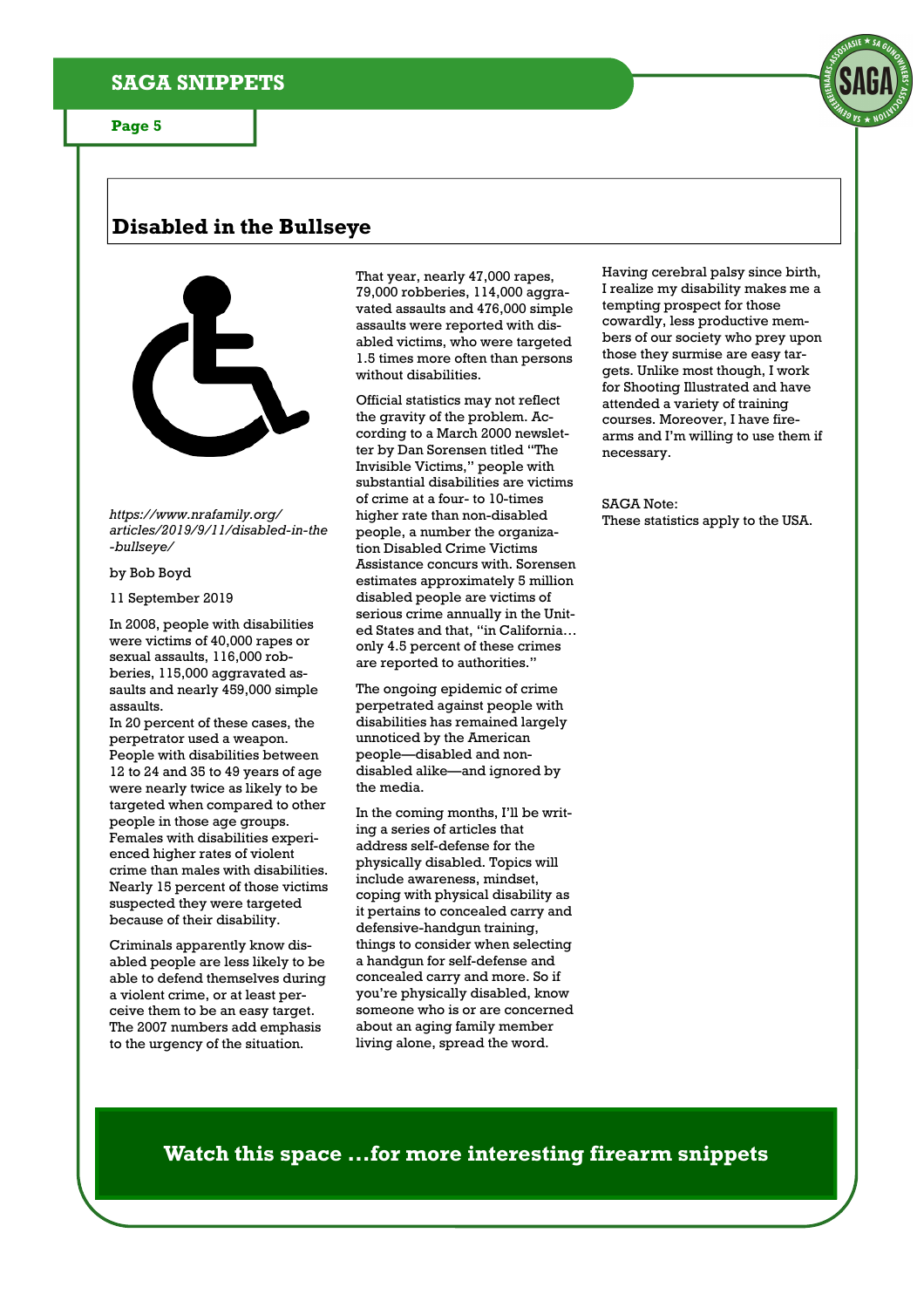## **SAGA SNIPPETS**

**Page 6** 



# **Crime Statistics September 2019**



#### By John Welch

On the 12th September 2019 the Minister of Police announced the crime statistics for 2018/19 which sketch a rather sombre picture for those of us trying to live in peace and promoting a culture of "a better life for all" and "everyone should be and feel safe" in South Africa.

For many of us the only question is: When do I become part of these statistics? Unfortunately for many this has already happened, and while we might not have been killed, we were the victim of a robbery, house breaking, rape, sexual assault, domestic violence or various other crimes. So, what is new, and what do we benefit from these statistics? Do we isolate ourselves even further by hiding behind our higher walls and rely on our improved security systems; or do we surrender to crime?

Some people are rather cynical when talking about statistics and say that the superlative form of a lie is statistics. It is a fact that one can apply statistics to suit your point of view – like blaming the police for the high crime rate, rather than the criminals, or blaming firearms for being the cause of murder rather than blaming the people who abuse firearms.

An analysis of the lengthy crime statistics document shows that firearms are the weapons of choice in the commission of certain violent crime, such as murder, robbery with aggravating

circumstances, and business and home robberies. This does not mean that the majority of such crimes were committed with firearms. Knives and other sharpened instruments are still the weapon of choice for many.

However, even if one accepts that a large proportion of violent crimes were committed with firearms, the issue becomes insignificant the moment you ask whether the perpetrator was in the lawful or unlawful possession thereof. Obviously, hoplophobes (those who fear firearms) will argue that had it not been for civilian possession of firearms, the criminals would not have gotten hold thereof. This is a sick argument, since it diverts attention from the criminal to the tool, which is an inanimate object, incapable of doing anything by itself.

Two other things that these statistics do not tell you are, (i) how many of these murders were not really murders, but rather legitimate self-defence, including the killing of a suspect during the attempted execution of an arrest for a serious violent crime, or suicide or accidental or negligent killing; and (ii) what was the arrest, prosecution and conviction rate of those who allegedly committed these killings?

The Police Minister further told us that in about 30% (6306) of all alleged murders (21,022 cases) they established the causative factors (which means that in 70% they did not) to include arguments/misunderstandings, 1727;

armed robbery, 751; domestic violence, 1115; faction/intra or intergroup conflict, 40; farm related, 47; gang related, 1120; illegal mining, 62; mob justice/ vigilantism, 789; police murders, 70; political related, 8; revenge, 256; and taxi violence 321.

The two causes, which are of great concern, since they are the ones where lawfully possessed firearms could possibly have been used, are arguments and misunderstandings and domestic violence. All the others are typical crimes in which unlawfully possessed firearms and various other weapons would have been used.

The number of firearms and ammunition stolen from, and lost by, the SAPS, the SANDF and other official institutions has increased drastically over the years. Other major contributing factors for putting such tools in the hands of criminals are firearms smuggling across our porous borders and weapons that might still be stashed from the former conflict years.

Of course firearms do get stolen from licensed firearm owners, but we doubt whether this is a significant factor. Since criminals mostly use automatic weapons (R5, R4 and AK47) in business and cash-in -transit robberies, and as no automatic firearms have been stolen from or lost by licensed firearm owners, these weapons must have been sourced as described above. In any event, licensed firearm owners are equally subject to criminality and are being robbed and their homes plundered.